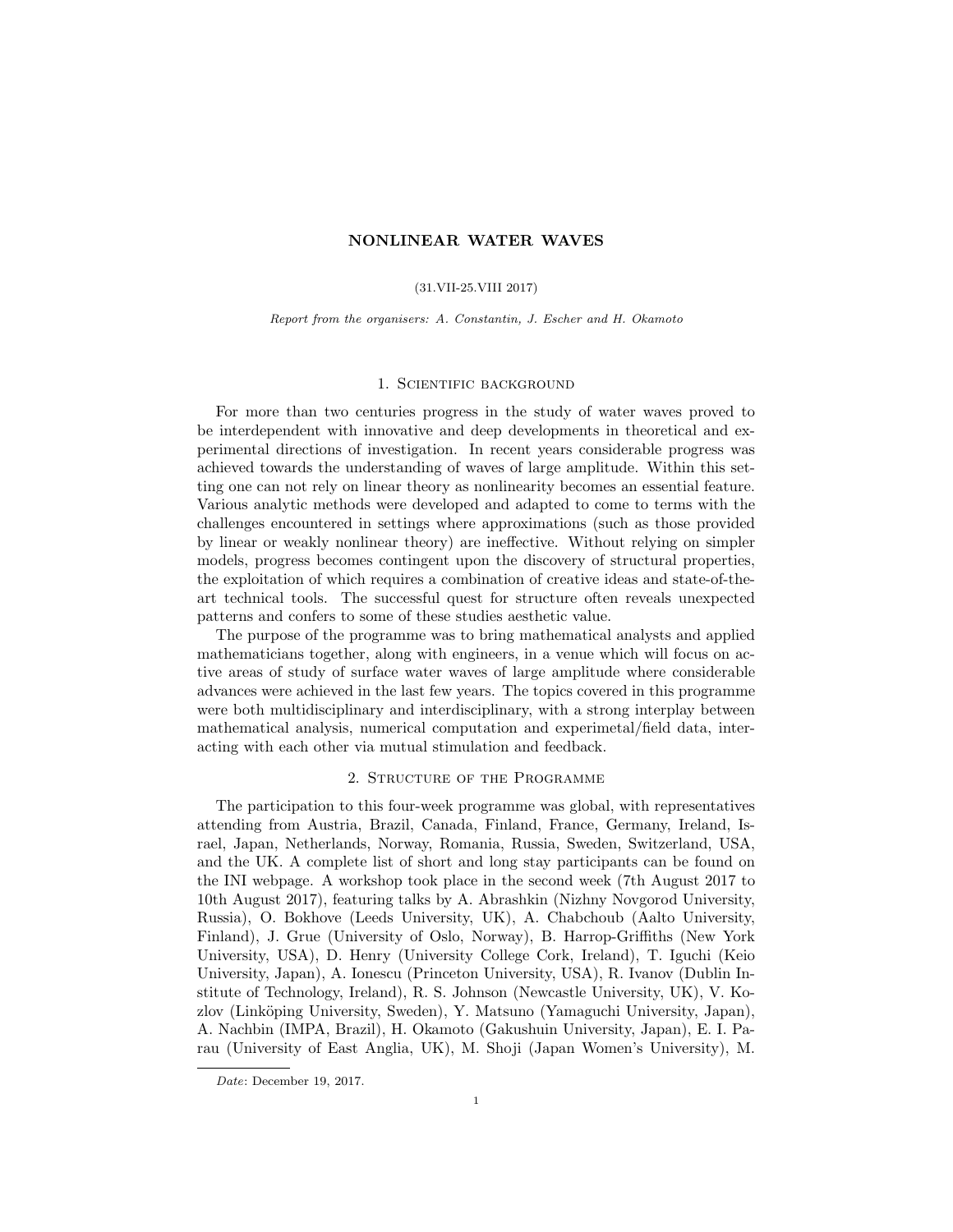#### 2 (31.VII-25.VIII 2017)

Stassnie (Technion, Israel), W. Strauss (Brown University, USA), G. Thomas (University College Cork, Ireland), T. van den Bremer (University of Edinburgh, UK), E. Varvaruca (University of Iasi, Romania), V. Vladimirov (University of York, UK), S. Walsh (University of Missouri, USA), M. Yamada (Kyoto University, Japan). Talks by H. Holden (Norwegian Institute of Science and Technology), G. Haller (ETH Z¨urich, Switzerland), M. Hadzic (King's College London, UK), D. Clamond (University of Nice, France) and E. Wahlén (University of Lund, Sweden) took place in the third and fourth week of the programme. The overall range and depth of these listed lectures was extraordinary, covering analytical aspects, experimental results and numerical simulations; remote access to streamed lectures is available on the INI webpage. These talks were blended in with large time gaps for informal discussion groups. The formal dinner was held on Wednesday, 9th August, at Emmanuel College.

### 3. Outcome and Achievements

One of the most interesting outcomes of the programme was the interaction between researchers working primarily on physical aspects of water wave theory and those working on theoretical underpinnings. Another disciplinary divide which was bridged is the experimental viewpoint versus the theoretical viewpoint. A good indication of the volume of activity at the programme, and of the areas identified for future research emphasis is the collection of contributions in the special issue of the Philosophical Transactions of the Royal Society A: Mathematical, Physical  $\mathscr$ *Engineering Sciences*, devoted to the programme (Volume 376, issue 2111, January 2018). This special issue collects various papers authored by some of the participants with the aim to offer a snapshot of the current research activity in the broad field of water waves. The authors consider water waves from different points of view: some papers are concerned with small-amplitude motions, while others tackle waves of large amplitude. A wide range of mathematical methods and modelling approaches (analytical, numerical, as well as experimental) is covered, giving a broad overview of topics of current interest. Recent progress on classical aspects (for example, particle paths) as well as on modern aspects (for example, the modelling of tsunamis) is reported.

The programme did bring successfully different communities together: among the participants there were not only pure and applied mathematicians, but also researchers that have engineering and, in particular, experimental expertise (A. Chabchoub, J. Grue, M. Stiassnie, G. Thomas, T. van den Bremer). Their participation broadened considerably the interdisciplinary character of the programme. The scientific activities during the programme nurtured breaktroughs in the multidisciplinary study of water waves by means of discussions of the state-of-the-art and by setting forth some new promising directions of research. The research results and specific outputs that illustrate this are presented in the special issue of the Phil. Trans. Roy. Soc. A mentioned above, some of the highlights being:

- high-precision numerical simulations for travelling waves in flows with constant non-zero vorticity over a flat bed draw attention to the considerable differences that exist between these flow patterns and the case of irrotational water-wave propagation;
- theoretical aspects and experimental studies devoted to the study of the pressure beneath a surface wave;